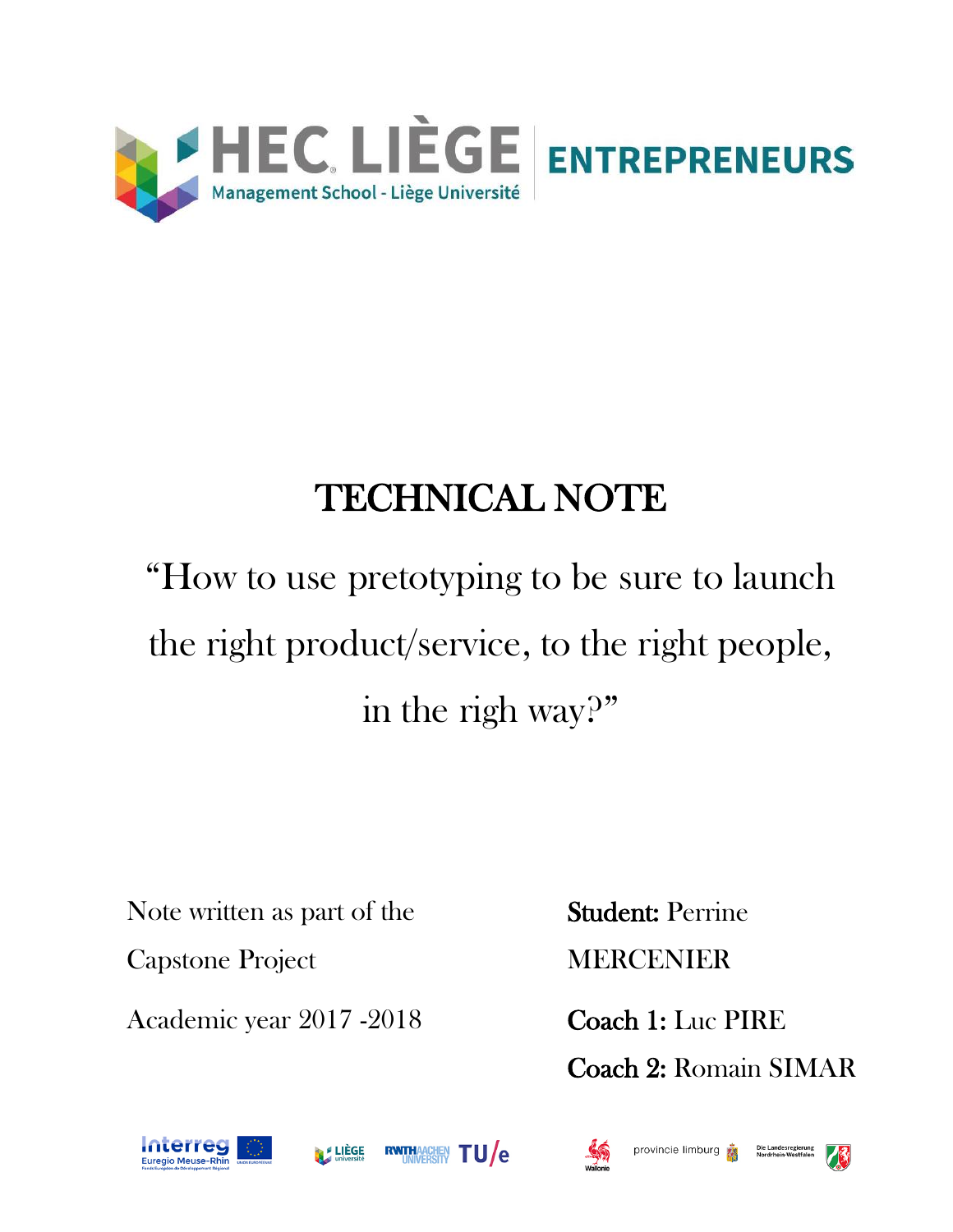# Table of contents

| 1.                 |                                                                                                     |  |
|--------------------|-----------------------------------------------------------------------------------------------------|--|
| 2.                 |                                                                                                     |  |
|                    |                                                                                                     |  |
|                    |                                                                                                     |  |
|                    |                                                                                                     |  |
|                    |                                                                                                     |  |
| 3.                 |                                                                                                     |  |
|                    |                                                                                                     |  |
|                    |                                                                                                     |  |
|                    |                                                                                                     |  |
|                    |                                                                                                     |  |
|                    |                                                                                                     |  |
| $\boldsymbol{4}$ . |                                                                                                     |  |
|                    |                                                                                                     |  |
|                    |                                                                                                     |  |
|                    |                                                                                                     |  |
|                    |                                                                                                     |  |
|                    |                                                                                                     |  |
|                    |                                                                                                     |  |
|                    |                                                                                                     |  |
|                    | How to use pretotyping in parallel with the <i>Business Model</i> and the <i>Business Plan</i> ? 11 |  |
| 5.                 |                                                                                                     |  |
|                    |                                                                                                     |  |
|                    |                                                                                                     |  |
|                    |                                                                                                     |  |
| 6.                 |                                                                                                     |  |





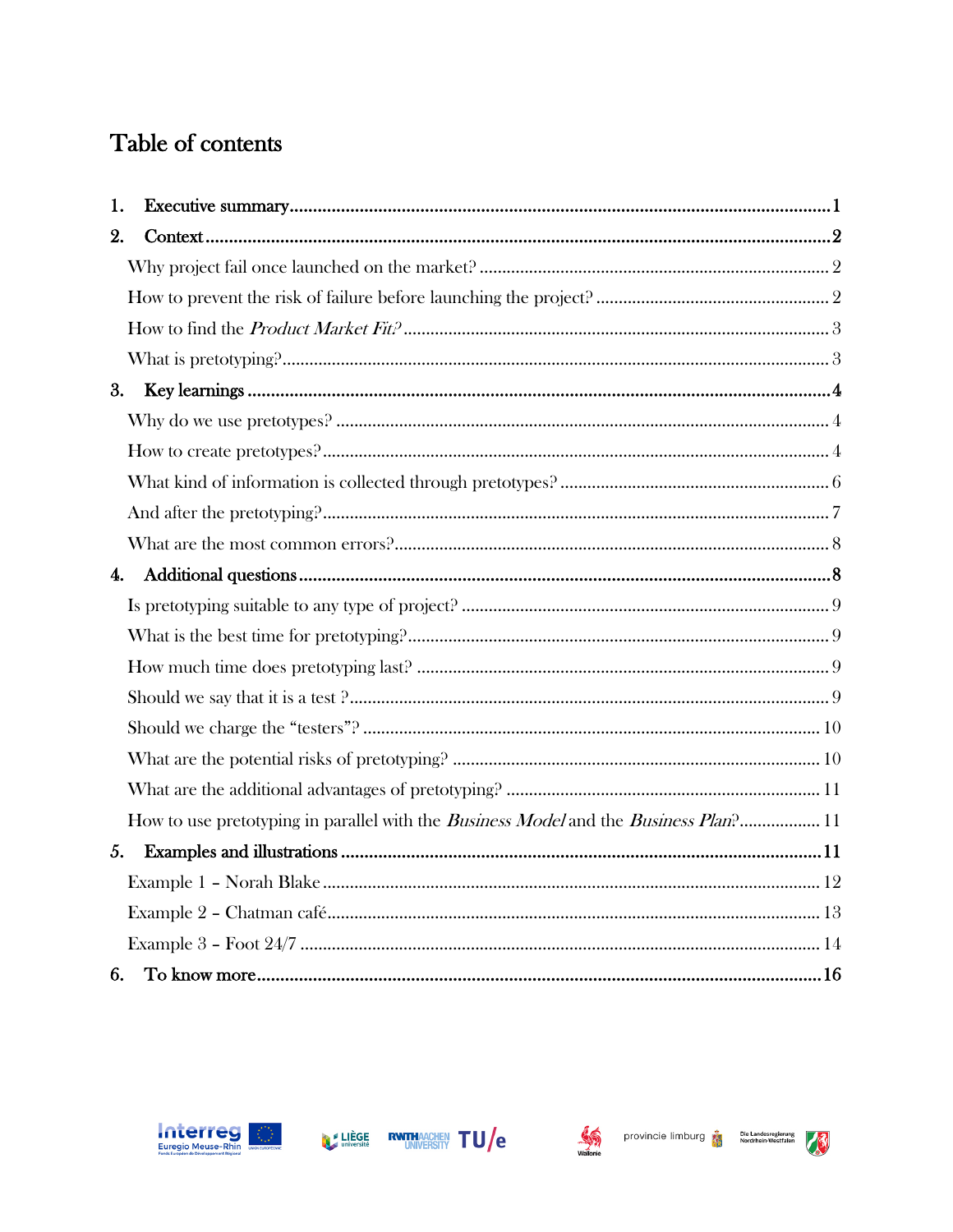

# <span id="page-2-0"></span>1. Executive summary

This technical note presents the concept of "pretotyping", that is to say, a way to test an idea quickly and inexpensively to help validate the real potential of it. Throughout the text, the entrepreneur will be able to realize that by making one/several pretotype(s), it is possible to avoid spending time and money unnecessarily and to prevent the risk of failure. In fact, pretotyping makes it possible to gather concrete data to help the entrepreneur to develop the right product / service, to the right people and in the right way. Over the pretotypes, the entrepreneur is thus led to find his Product Market Fit and to find concrete hypotheses to face the investors and other project stakeholders.

In this note, we will first talk about the concept of pretotyping, namely its definition, the reasons for integrating it into the entrepreneurial process, the data it collects, the best practices for setting it up and mistakes to avoid.

Answers will then be given to questions raised by young entrepreneurs having experienced pretotyping. These will allow new entrepreneurs to prepare this step for their own project. We will discuss questions such as "Is the pretotype suitable for any type of project?", "How long does it take to test the idea?", « Must we say that it is a test?", "What are the possible risks of pretotyping?" ...

Finally, a section containing examples of pretotypes made by young entrepreneurs and their results will help readers to illustrate the various points discussed and assimilate them with their own project.

A final point will be presented with various biblio / webographic references and contacts of start-up coaches in the area of pretotyping to allow readers to know more.





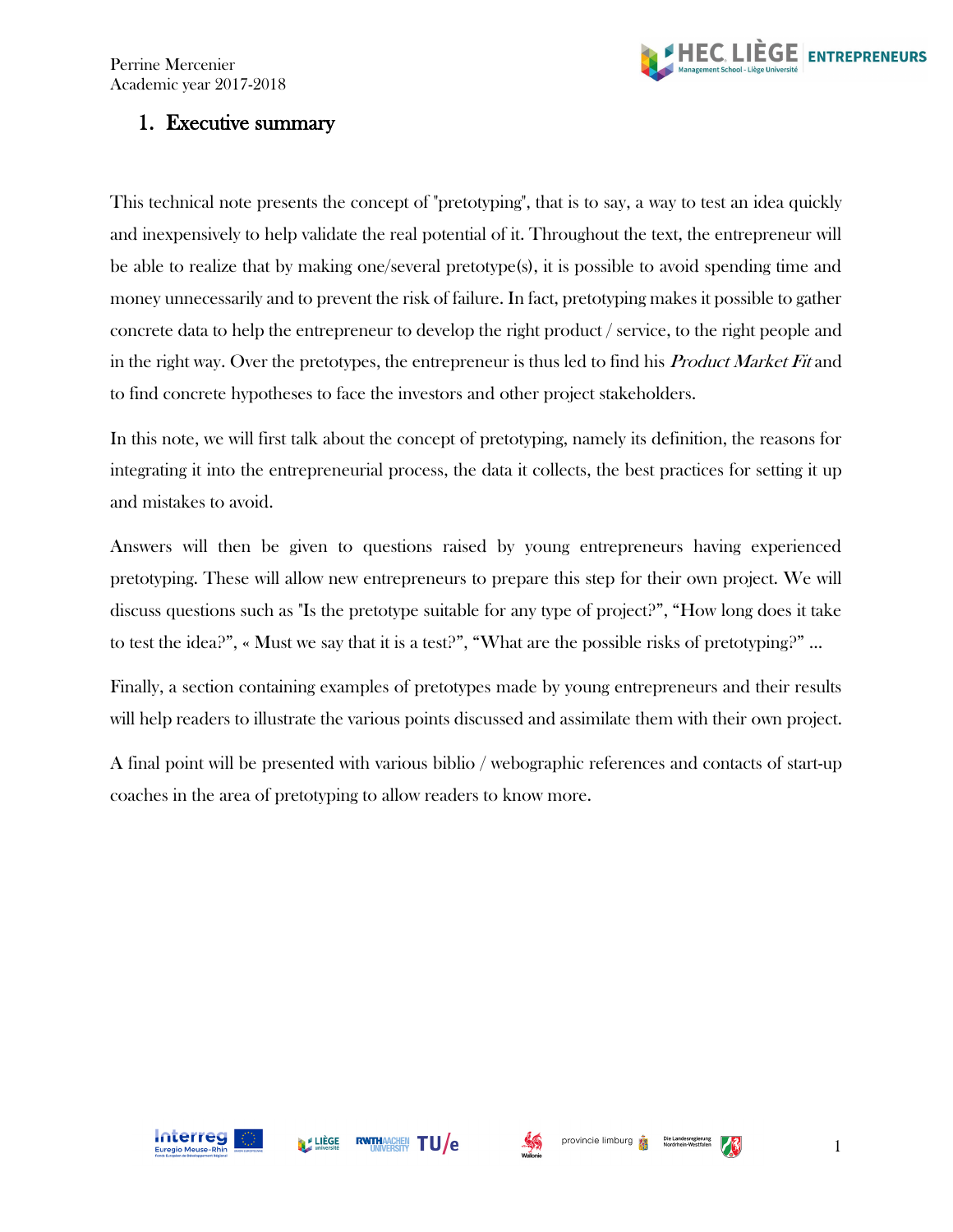

# <span id="page-3-0"></span>2. Context

A question that the entrepreneur developing his idea is worried about is: "... what if it did not work?". Indeed, 80 to 90% of new products fail once launched on the market and 78% of projects disappear within 4 years after their creation. Investors and other project stakeholders also ask this question before deciding or not to support the project. So, how can we develop a good product/ service from the beginning and convince the project stakeholders of its success? This technical note aims to present the concept of "pretotyping", which, when used at the right time in the entrepreneurial process, helps to launch the right product, to the right people, in the right way without having invested time and money unnecessarily!

#### <span id="page-3-1"></span>Why project fail once launched on the market?

Most projects fail not because the entrepreneurs are not qualified or because their projects have been poorly developed, but because their original idea does not fit the market. We could say that they did not have the *Product Market Fit*, that is to say that there is a mismatch between the product (or service) proposed and users and their needs.

Indeed, a project is promising if it creates value for its users. To do this, it is essential to understand the needs and desires of potential users. With the information gathered, it is thus possible to adapt the target users and/or the solution to ensure the "fit" between the two. After several face-to-face tests with the users (interviews, tests, etc.) and adaptations of the project, when we are sure that the customers will buy / use our product (or service), we can say the *Product Market Fit* is reached.

#### <span id="page-3-2"></span>How to prevent the risk of failure before launching the project?

To prevent the risk of failure, we must understand the needs and desires of users to be able to adapt the solution and reach the *Product Market Fit*. To do this, it is necessary to meet the users face-toface and interact with them. However, we notice that it is a difficult step for some entrepreneurs for several reasons:

- Technical profile: The entrepreneur with a technical background usually wants first to develop a perfect idea and then to meet the users.
- In love profile: The entrepreneur who has already worked on his idea for too long time is convinced of it and is not ready to listen to the feedbacks or to modify it.

**MELIÈGE** 

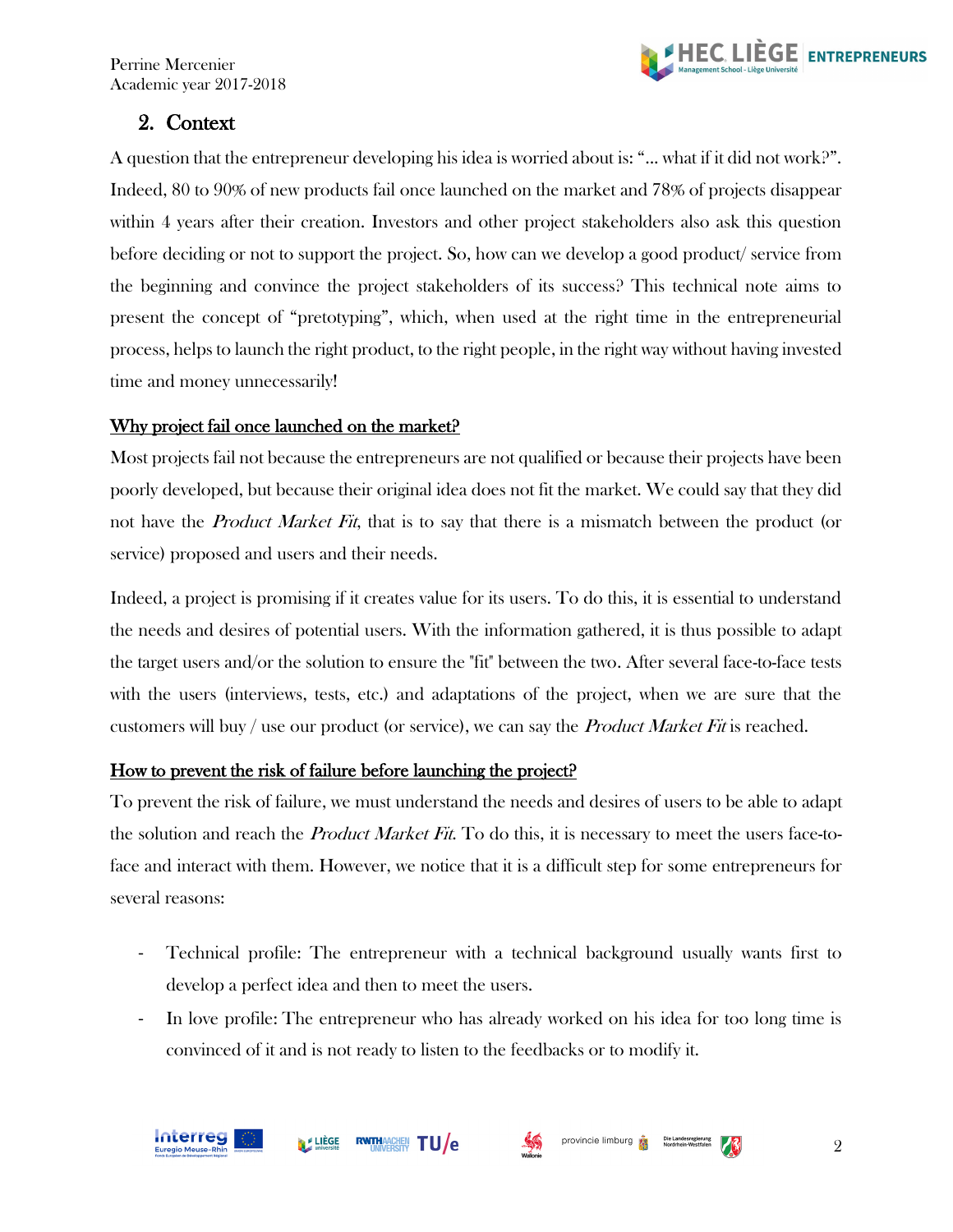

Face-to-face fear profile: The entrepreneur who does not like face-to-face prefers online polls.

#### <span id="page-4-0"></span>How to find the *Product Market Fit?*

We recommend several steps to assess if the idea meets the market:

- 1) Filling the *Business Model Canvas* with the original business idea. It will offer the possibility to identify potentiel users and hypotheses to be checked on the field. Then, filling in the Value Proposition Design Canvas in order to identify jobs, pains and gains of your potential users.
- 2) Writting an interview guide for potential users and experts, based on the hypotheses defined at the previous step. Meeting potential users (diversified profiles and habits).
- 3) Updating canvas (1) based on the informations gathered through interviews (2).
- 4) Determining new hypotheses to be tested on the field and setting up pretotypes.
- 5) Updating canvas (1) throughout the pretotypes (4).

#### <span id="page-4-1"></span>What is pretotyping?

« Pretotype » is a word created by A. Savoia<sup>1</sup> referring to the step between the project as an abstract idea and as a functional prototype. He defines pretotyping as follow:

Pretotyping = "A way to test an idea quickly and inexpensively by creating extremely simplified, mocked or virtual versions of that product to help validate the premise that "If we build it, they will use it"."

By this concept, A. Savoia insists on the importance of confronting the project with users before spending time and money on it without being sure that it is the right one:

«Make sure you are building the right it before you build it right ».

The following sections explain why integrating pretotyping into the entrepreneurial process and concretely how to put it into place.



<sup>&</sup>lt;sup>1</sup> A. Savoia is *Director of Engineering and Innovation* at Google, lecturer at Stanford University and initiator of the « pretotyping » concept.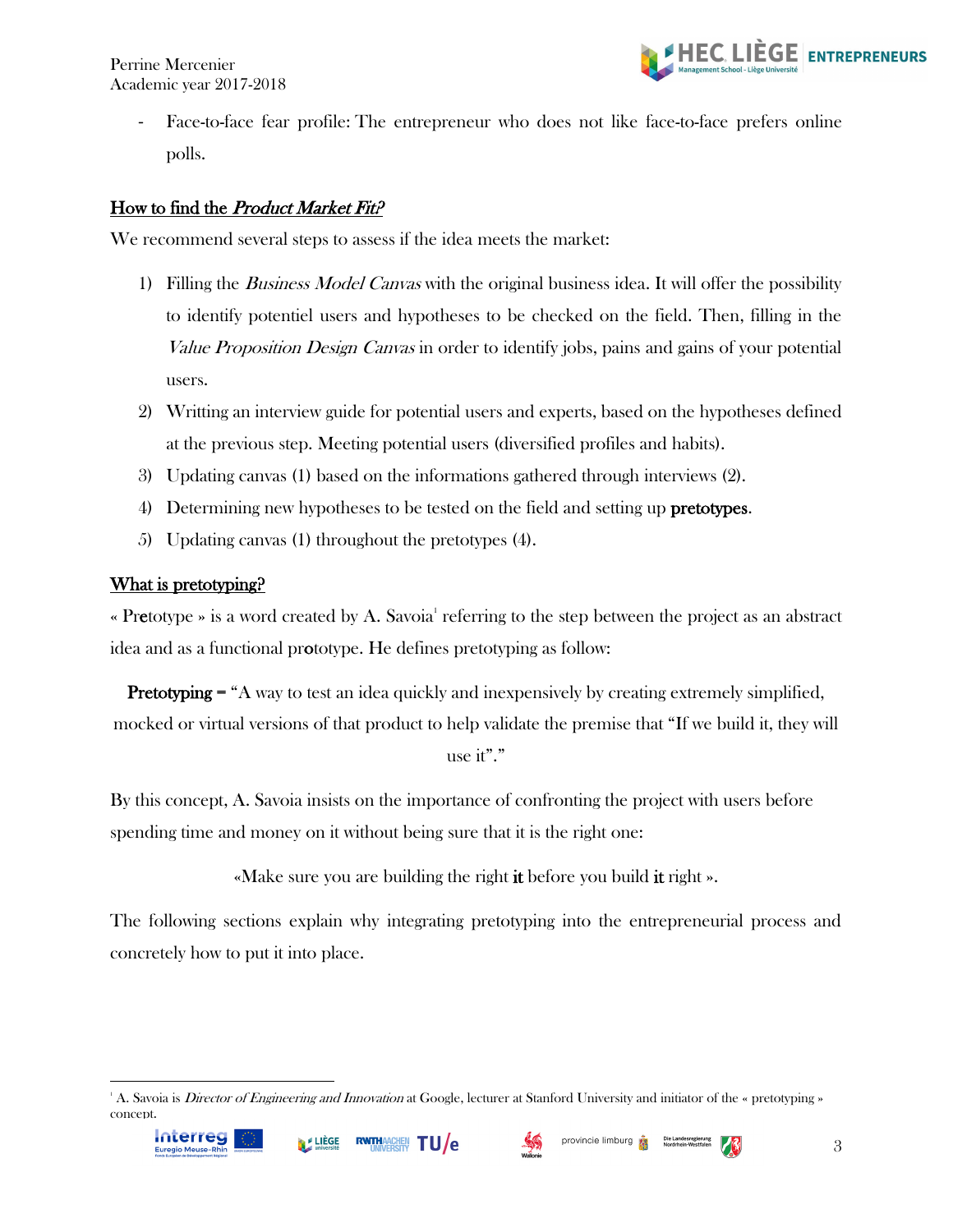

# <span id="page-5-0"></span>3. Key learnings

The purpose of this third section is to provide the entrepreneur with advice on the "pretotype", the reasons for developing it, the different ways of doing it, and the use of the resulting data.

#### <span id="page-5-1"></span>Why do we use pretotypes?

Pretotype, unlike interviews and market studies, makes it possible to collect objective data on the potential of the project. Indeed, with oral or written explanation of a project, respondents tend to give a subjective answer, either to please or because they are not in a position to really understand the product / service. The risk is that they say: "it's a great idea!", but that the conversion rate does not represent what they think.

With a simplified version of the project, a pretotype, the entrepreneur is able to:

- Make the idea tangible and sharable;
- Collect objective and constructive feedbacks.

Pretotyping cannot turn the idea into *Product Market Fit*, magically, but it helps identify areas of improvement and make a "Go/no go decision" based on concrete data.

#### <span id="page-5-2"></span>How to create pretotypes?

Pretotype, unlike prototype, is not functional. The objective is to give potential users a concrete overview of the concept, the form, the ergonomics, the process, .... To do so, there are several techniques:





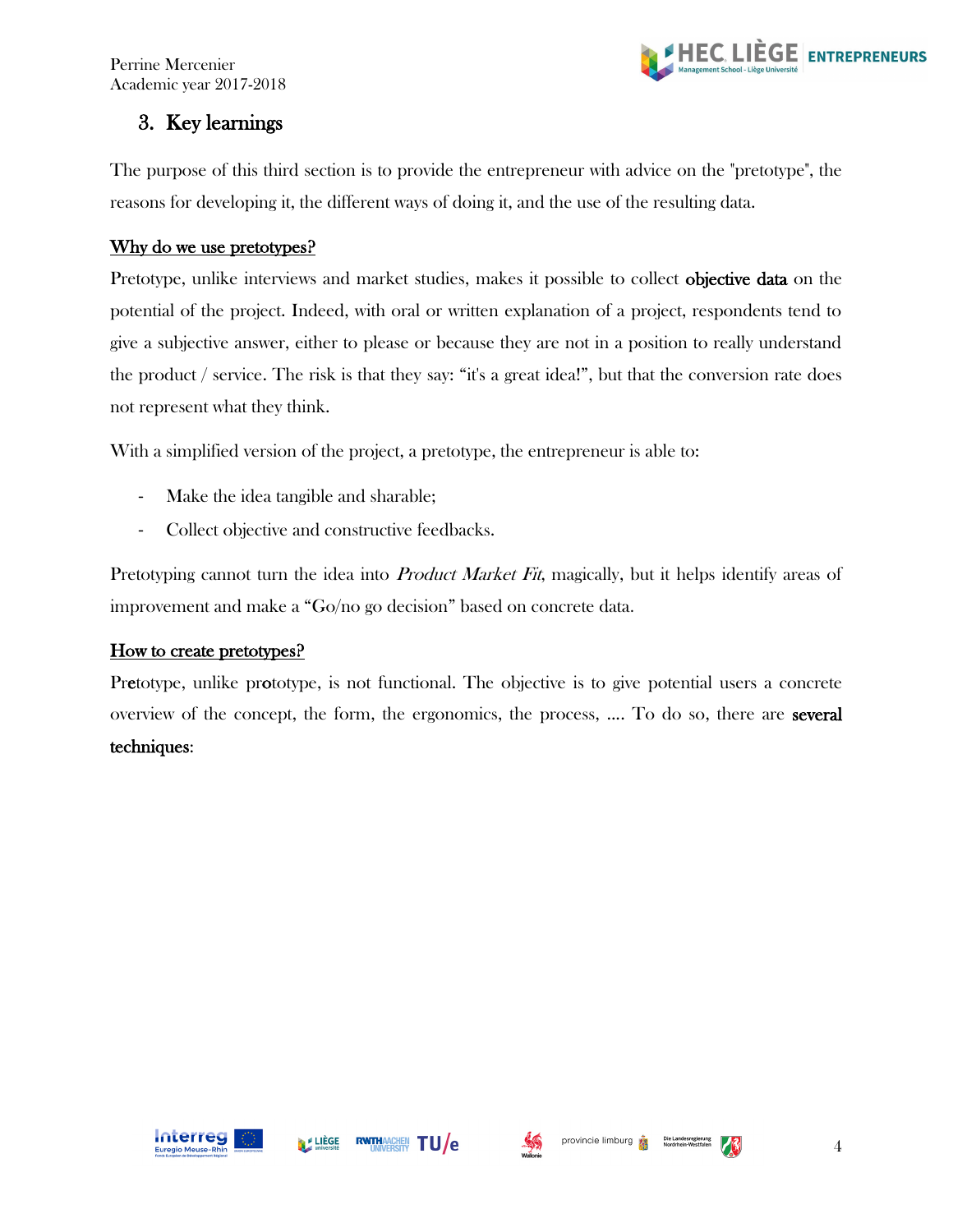

| $\overline{\mathbf{N}}$ ames <sup>2</sup> | <b>Techniques</b>                                              | Use case                         | Examples <sup>8</sup>  |  |
|-------------------------------------------|----------------------------------------------------------------|----------------------------------|------------------------|--|
| The                                       | Replace algorithms, computers, etc.<br>When we want to develop |                                  | Foot $24/7$ &          |  |
| Mechanical                                | by "hidden" humans.                                            | technical products that need     | <b>IBM</b> Speech-     |  |
| Turk                                      |                                                                | expensive development and        | to-Text                |  |
|                                           |                                                                | research.                        |                        |  |
| The Pinocchio                             | Create a non-functional and                                    | When we want to test the         | Palm Pilot             |  |
|                                           | simplified version of the product.                             | height, weight, size,  of the    |                        |  |
|                                           |                                                                | product.                         |                        |  |
| The Provincial                            | Test the product at a small scale                              | When we would like to check      | <b>Virgin Airlines</b> |  |
|                                           | before launching it at a larger scale.                         | the opportunity of a large-scale |                        |  |
|                                           |                                                                | development.                     |                        |  |
| The <i>Fake</i>                           | Create a fake « entry » for a                                  | When we want to test hypthesis   | <b>Folding Lamp</b>    |  |
| Door                                      | product to give the illusion it exists                         | such as the target profile,      | par Test-it &          |  |
|                                           | already and then tell people it is                             | functionalities, price,          | Mc Donalds             |  |
|                                           | not available anymore.                                         |                                  |                        |  |
| The Pretend-                              | Rent or borrow material to give the                            | When the project is based on     | <b>Norah Blake</b>     |  |
| $to$ - $O$ wn                             | illusion of owning it.                                         | expensive starting investments   |                        |  |
|                                           |                                                                | (e.g. a place).                  |                        |  |
| The Re-label                              | Take an existing product/service                               | When your product/service is     | Tesla                  |  |
| or <i>Imitator</i>                        | and make some adjustments to give                              | close to existing ones that are  |                        |  |
|                                           | an overview of your product/service                            | possible to adapt.               |                        |  |
|                                           | (e.g. replace the label of an existing                         |                                  |                        |  |
|                                           | product).                                                      |                                  |                        |  |
| The Infiltrator                           | Take advantage of an existing point                            |                                  | Walhüb at              |  |
|                                           | of sale to stick an artifact of your                           |                                  | <b>IKEA</b>            |  |
|                                           | idea on the shelves.                                           |                                  |                        |  |
| The Youtube                               | Make the product/service comes to                              |                                  | Dropbox &              |  |
| Pretotype                                 | life with a video.                                             |                                  | Google Glass           |  |
| Le Minimum                                | Create a first functional version of                           | After non-functional             | Foot 24/7              |  |
| <b>Viable</b>                             | the product/service but simplified                             | pretotypes, when we have         |                        |  |
| Product                                   | (minimum required features).                                   | elements to develop a            |                        |  |
|                                           |                                                                | functional version.              |                        |  |

There is no one best approach, it is up to the entrepreneur to define which, or what **combination of** these, is the most suitable and would be most useful to test his project in order to gather constructive information for the future. Any technique that makes the product/service more tangible and shareable is a pretotyping method, as long as it allows to test the idea quickly and cheaply. It is interesting to note that start-up studios often encourage using legos, storytelling boards, models, etc. to realize a first pretotype really quickly.





<sup>&</sup>lt;sup>2</sup> Names given by Savoia. See section To know more.

<sup>&</sup>lt;sup>3</sup> Examples underlined are from the section *Examples and illustrations* of this note. Examples non-underlined are from Savoia, A. (2015), see section To know more – illustrated examples.

<sup>&</sup>lt;sup>4</sup> The Minimum Viable Product comes from the Lean Start-up theory by Eric Ries, see section To know more - bibliography.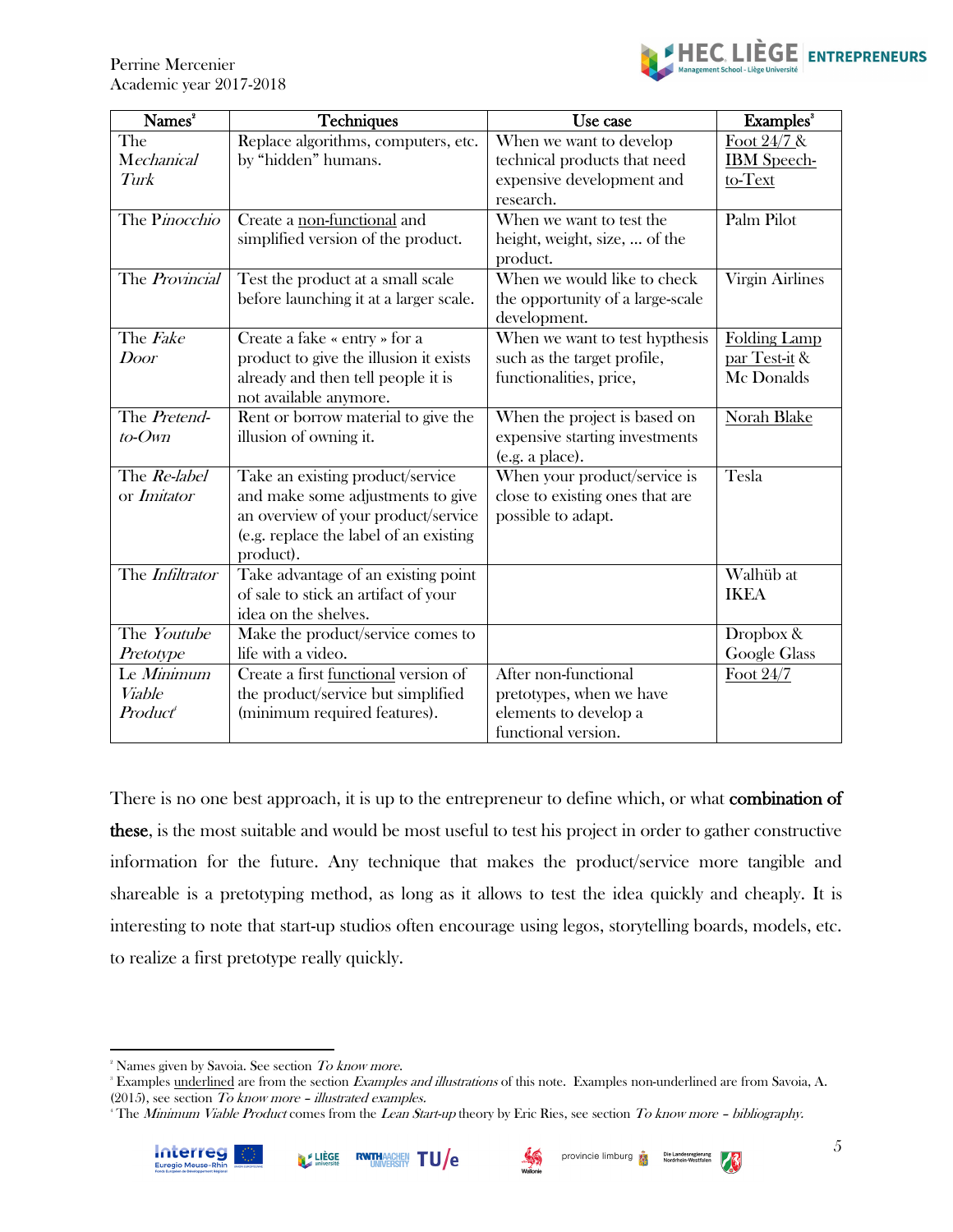

#### <span id="page-7-0"></span>What kind of information is collected through pretotypes?

Pretotype makes it possible to **collect data, and not just opinions.** Indeed, creating a pretotype makes it possible to make the entrepreneurial idea concrete, even tangible. As a result, the "testers" can imagine themselves with the product or using the service, and thus they give more objective opinions when we ask them: "Are you interested in this product?".

Different data can be collected through the pretotyping process. We can for example assess the interest for the product, opinions regarding certain functionalities, regarding the price, ... Any type of data is interesting in the improvement of the project and there is not only one good measure. However, two basic measures are interesting to highlight. These are very useful for the following steps of the entrepreneurial process, allowing the entrepreneur to justify the potential of the project in front of investors and other stakeholders:

• The **initial level of interest (ILI)** = number of people interested / number of people submitted to the pretotype

It represents the percentage of people interested among those who have been submitted or invited to the pretotype. This measurement is very easy to calculate and provides a concrete overview of the interest in the project. However, the ILI is to be interpreted with reflection. Indeed, an ILI of 12.5% for example can be considered very favorable in some cases but unfavorable in others. It is interesting then to know the market in which the product will develop and compare this interest to projects in the same field. An easy way to evaluate the ILI is to use the Fake Door technique (see How to create a pretotype?).

However, the success of some projects does not only depend on the initial interest but requires continuity in the visits or use of the product. In these particular cases, it is important to calculate interest over the long term.

The **oingoing level of interest (OLI)** = the level of interest of people over time.

This measure is best represented by a table or graph showing the level of interest over time<sup>5</sup>. With the OLI, it is interesting to observe the data and answer the following question: "Does the



 $5$  You can find an example with data gathered in a table in Savoia, A. (2011), pp. 52-54.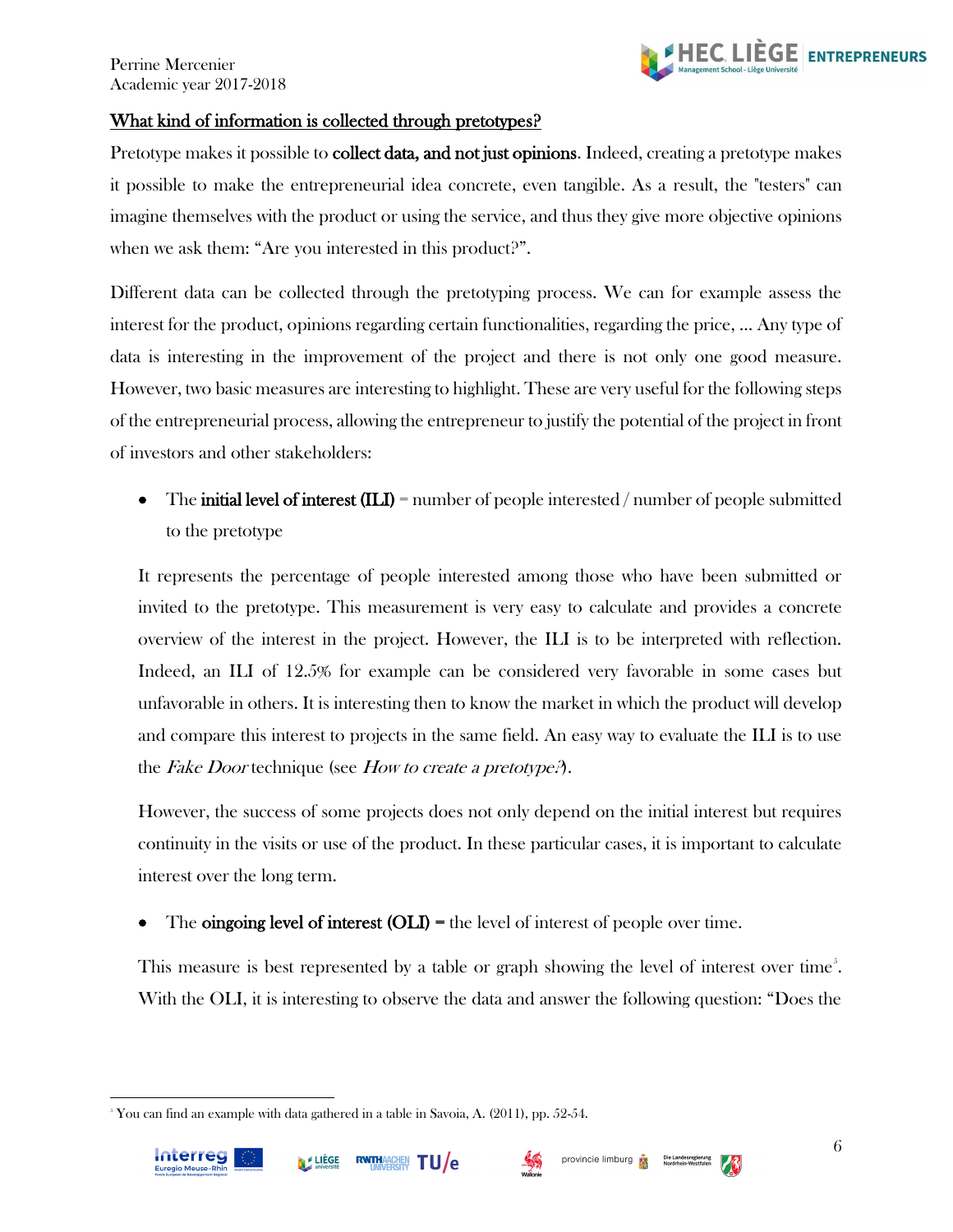

> level of interest increase / decrease over time?". In the case of the OLI, the Fake Door technique is no longer sufficient, whereas the *Pretend-to-Own* technique is more adequate.

In parallel with these numerical measures, it is important to understand the reactions of the "testers", especially in the case of a lack of interest. Indeed, it is the only way to be able to adjust the project and thus finally obtain higher levels of interest. That is why it is important to communicate with the "testers" during the pretotyping or after thanks to the techniques of the empathic interview<sup>6</sup>. Note that obtaining feedback from "testers", whether favorable or unfavorable, is a positive sign. Indeed, when you don't hear from users, chances are they are either not using your product, or don't care enough to send feedback on how enhance it or improve it.

### <span id="page-8-0"></span>And after the pretotyping?

After the pretotyping, there are different possibilities:

- Fundraising and product launch. In this case, the pretotyping has demonstrated a satisfying level of interest, the project has a potential. The entrepreneur found his *Product Market Fit*, that is to say the right product (or service), the right people (targets and market) to whom he is going to offer it and the right way to do it. A good indicator of this stage is to be able to answer the following 3 questions by a "yes":
	- Does my target audience understand my offer?
	- Does my target audience buy my product?
	- Does my target audience recommend it around her?

The data collected during the pretotyping is then used to establish the business plan, convince investors and other project stakeholders.

• The entrepreneur realizes the inadequacy of the project with his personal desires and stops the project. Indeed, pretotype makes the project concrete for the others but also for oneself. Some entrepreneurs realize the inadequacy with their desires or personal means and stop the project. It is important to note that this is not a failure because the entrepreneur saved time, money and energy that he can invest in the reflection of other projects!

<sup>&</sup>lt;sup>6</sup> You can find the empathic interview techniques in Osterwalder, A., Pigneur, Y., Bernarda, G., & Smith, A. (2015), pp. 112-113.  $\delta$ Techniques to gain customers insights. Ground rules for interviewing.





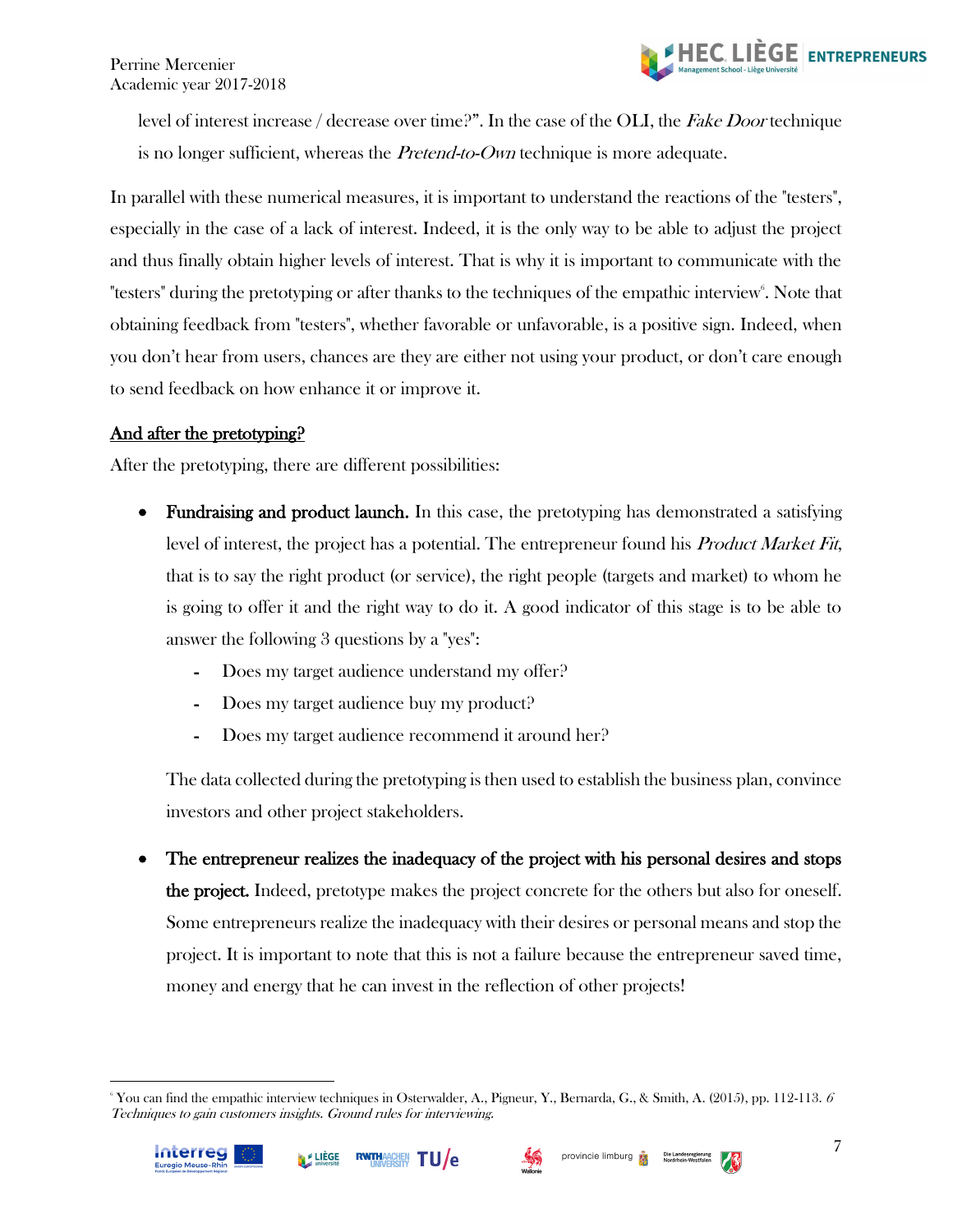

• Pivot based on the "failures" of the pretotype. This is the most common case. Thanks to pretyping, the entrepreneur has identified the causes of the disinterest and, based on these elements, he can again challenge his original idea. He creates pivots in his Business Model, which will be tested and adjusted, by a new confrontation with users, until he reached first situation above, that is to say find the Product Market Fit.

#### <span id="page-9-0"></span>What are the most common errors?

- Do not be perfect: the better the pretotype, the less "testers" dare to make negative feedback, because they are afraid of rushing the project leader. On the contrary, with a very basic pretotype (even made by simple drawing, legos, ...), it is easier for the "testers" to find ways to improve (see example Chatman Café, section Examples and illustrations).
- Do not limit your pretotype to your community: the relatives tend to give positive opinions because they want to please, thus these opinions are not those which will allow to improve. Idea must be tested with neutral people who face the problem day-to-day. It is even better to confront extreme views (see example Chatman Café, section Examples and illustrations).
- Do not try to pretotype all: it is not possible to pretotype the entire product/service. It is necessary to focus on the key elements of the project (see example Chatman Café, section Examples and illustrations). Once the basic product is in line with the expectations of future customers then it becomes interesting to test the additional elements (e.g. colors, features).
- Do not stop after one pretotype: it is necessary to pretotype more than once to test several hypotheses and several times the same hypotheses (see example Norah Blake, section Examples and illustrations). Even when the project is launched, it must continue to be tested when new modifications or investments are considered.

#### <span id="page-9-1"></span>4. Additional questions

This point provides additional information concerning the practical aspects of setting up and monitoring pretotyping. The questions are based on those expressed by young entrepreneurs who have themselves experimented pretotyping or who are about to put it in place.



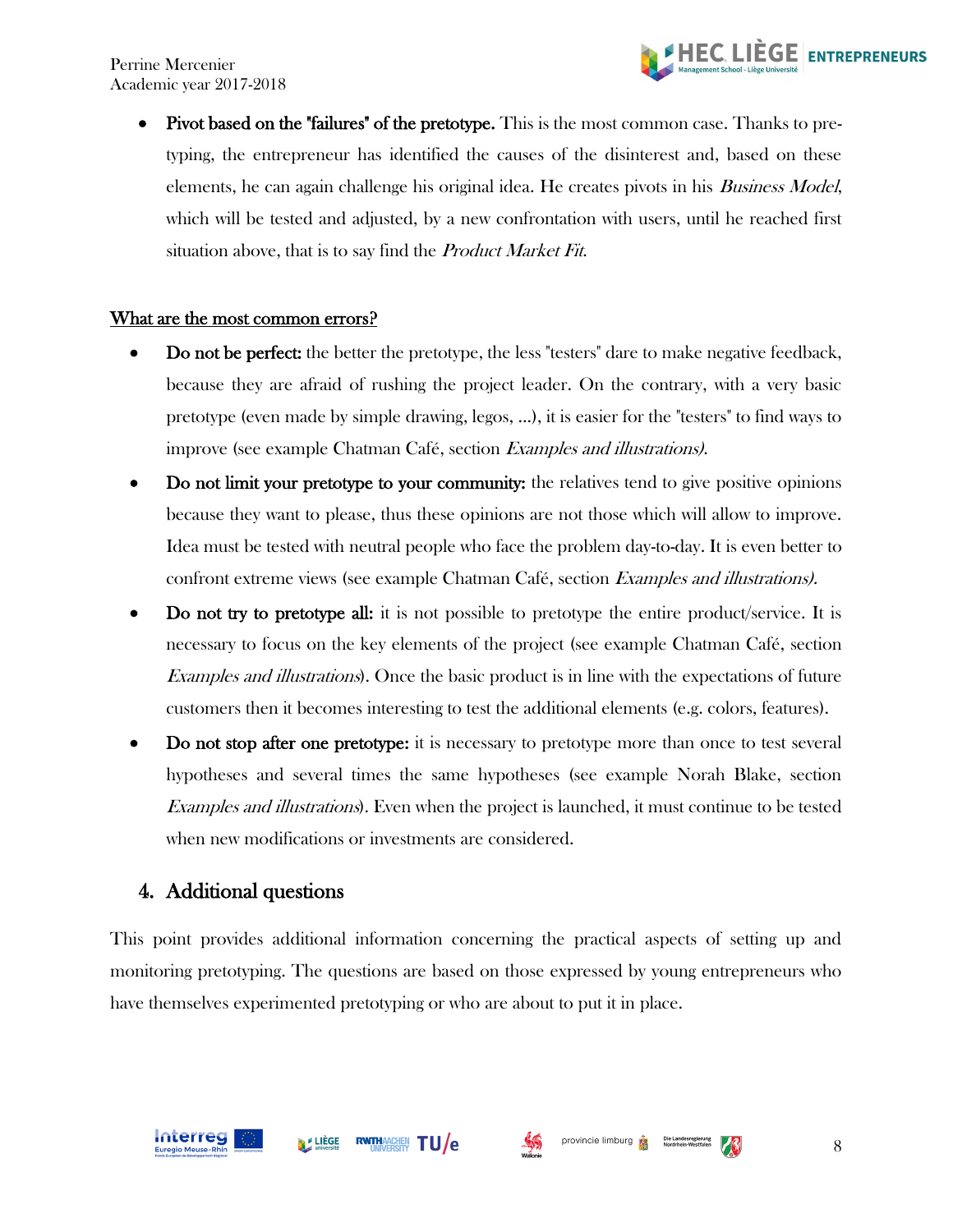

#### <span id="page-10-0"></span>Is pretotyping suitable to any type of project?

It is possible to make a pretotype for both a service and a product, both in the B2C sector and **B2B.** To do this, the pretotyping approach has to be adapted to find the best way to test the assumptions. The examples presented in the next section give an overview of pretotyping in different contexts. However, in some niche sectors it could be more difficult to test given a small number of potential users<sup>7</sup>.

#### <span id="page-10-1"></span>What is the best time for pretotyping?

The best time to develop a pretotype is **as early as possible** in the entrepreneurial process, before the idea is too developed and the entrepreneur is too convinced of his project. Indeed, the more advanced it is, the harder it is to turn back. Keep in mind: "Fail early to succeed sooner".

However, it is not possible to pretotype everything, it is necessary to concentrate on the key elements of the project. It is then advised to have go through the following stages before pretotyping :

- 1) Fill the *Business Model Canvas* and *Value Proposition Design Canvas* to determine the first hypotheses;
- 2) Interview potential users and experts following an interview guide in order to test the first hypotheses (1);
- 3) Update the canvas (1) with field findings (2);
- 4) Define the key elements to be tested on the field through pretotype.

#### <span id="page-10-2"></span>How much time does pretotyping last?

There is **no fixed duration** for pretotyping. The goal is to find the *Product Market Fit*, the ideal is to stop the test once the feedback from the "testers" no longer lead to changes.

However, even when the project is running, it is always interesting to carry out test phases for new modifications or new investments (e.g. the case of the development of a website). This leads to check the adequacy with the expectations of the customers before investing large amounts.

#### <span id="page-10-3"></span>Should we say that it is a test?

Not saying that it is a test can lead to a very concrete evaluation of the real interest of the potential customer. Through the techniques of the Fake Door, the Pretend-to-Own or the Impostor, it is possible to make the "tester" buy the product without him realizing that it is a test, and then, once the



<sup>7</sup> For example sectors where there are only 10-30 people affected or the sector B2G (Business to Governments).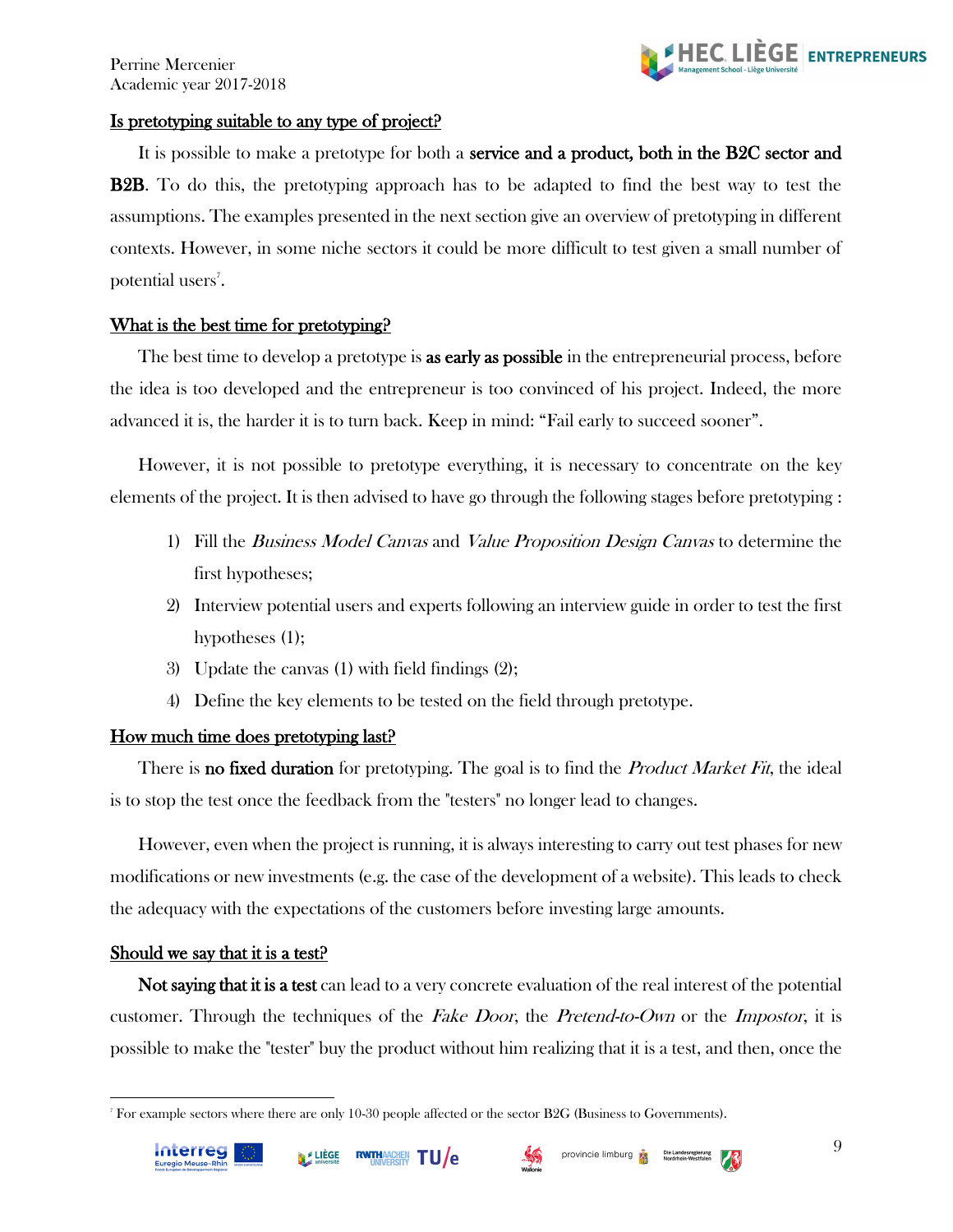

act of purchase made, telling him that it was a test (see example Folding Lamp by Test-it, section Examples and illustrations). However, if pretotyping includes a face-to-face relationship with the "tester", it is more difficult to pretend, and this could lead to ethical questions (see question: What are the potential risks of pretotyping?).

Saying that this is a test involves the "testers" in the project, they feel they are actors of it and are motivated to give their opinion to improve it. Even in this case, it is possible to evaluate the real interest of the customers, for example by proposing to follow the project thereafter (e.g. propose to leave contact details).

#### <span id="page-11-0"></span>Should we charge the "testers"?

Charging the « testers » during the pretotyping helps to:

- Evaluate the real interest of the potential users for the product/service. We are sure that if the product/service existed, there would have been an act of purchase.
- Test the pricing, in particular by testing several prices.
- Have some income and thus reduce expenses.

However, charging is **not necessary or adequate in all cases** because the pretotyping has first to provide something that can be priced.

#### <span id="page-11-1"></span>What are the potential risks of pretotyping?

- Ethical questions: with the techniques of the *Fake Door*, the *Mechanical Turk*, the *Pretend*to-Own or the *Impostor*, ethical questions may arise: "Is it ethically correct to make people believe that the product/service already exists?". There may be different points of view. One of them could be that pretotyping allows the entrepreneur and his potential customers to avoid wasting time and money on a wrong product and therefore is ethical.
- Clients expectations: make potential customers test the product/service creates a risk that they like it and want it right away. However, the entrepreneur does not have the final product yet. Communication is therefore very important with future customers to ensure that, when the time comes, they will always be there to buy the product (see example Foot 24/7, section Examples et illustrations)<sup>8</sup>.

<sup>8</sup> Some entrepreneurs, for example, offer pretotyping users an advantageous access to the product when it is actually launched (e.g. a percentage discount on purchase).



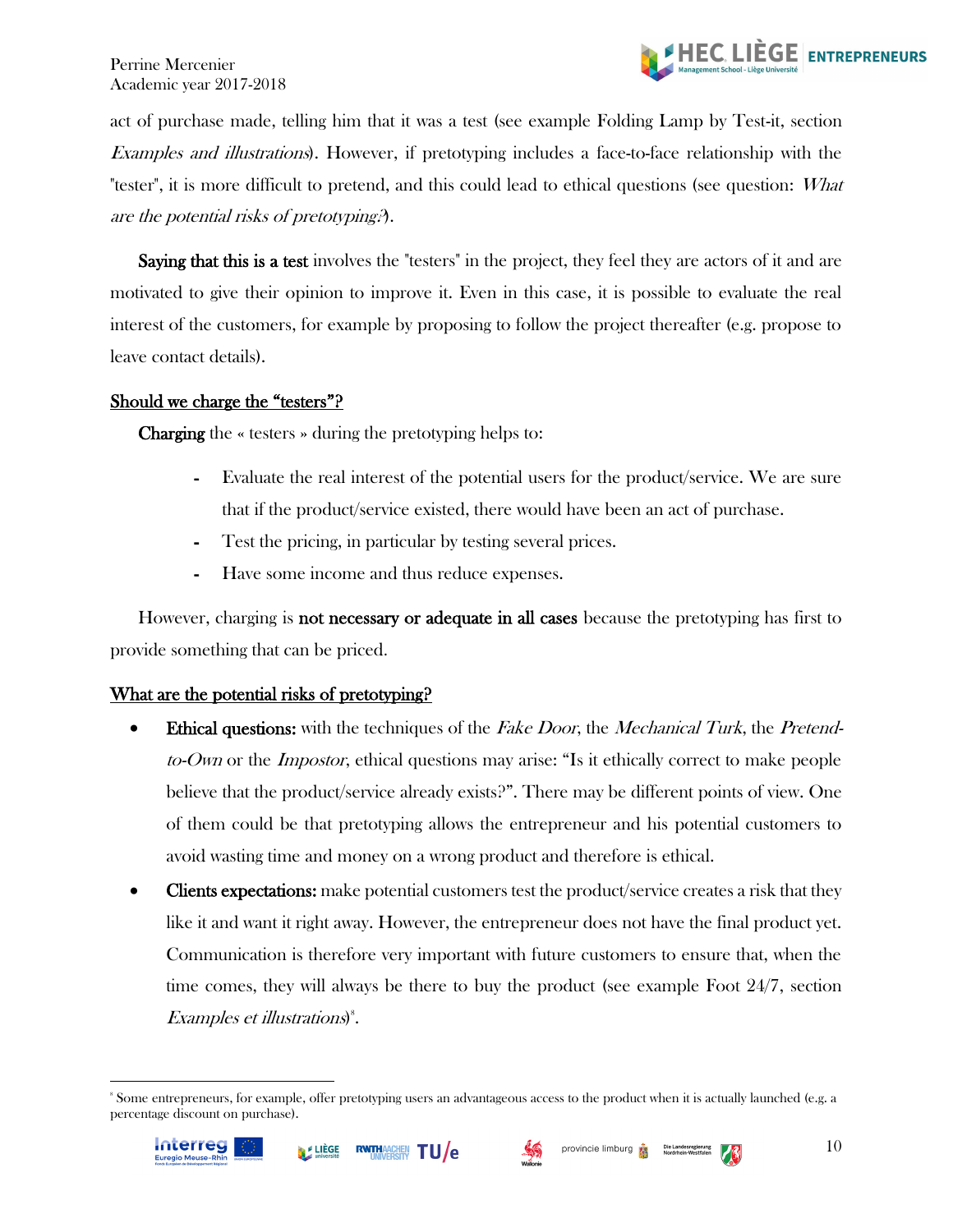

#### <span id="page-12-0"></span>What are the additional advantages of pretotyping?

Testing his project concretely on the field does not only permit to evaluate its interest or its practical aspects, we notice other positive consequences, such as:

- Increases the entrepreneur's confidence in his project: pretotyping helps the entrepreneur to be aware of his own project and the adequacy with his desires.
- **Creates a community for the future:** the entrepreneur can contact the "testers" again when the project is started (see example Chatman Café, section Examples and illustrations).
- Provides some income (if paid by the "testers"): the entrepreneur can move the project a step further by investing this money in small investments (see example Norah Blake, section Examples and illustrations).
- Stimulates creativity, allows to find new ideas: the entrepreneur takes a step back from his project.

#### <span id="page-12-1"></span>How to use pretotyping in parallel with the Business Model and the Business Plan?

At each change in the project, the **Business Model** can be updated. The Business Model Canvas is a useful tool to express these changes. Thus, over the pretotypes, the entrepreneur evolves in new versions of his *Business Model Canvas* to reach a valuable *Business Model*<sup>\*</sup>.

The **Business Plan** is the step after. The data collected during pretotyping can be used as assumptions for the Business Plan (e.g. price that potential customers are ready to pay, attendance of potential customers, etc.). These realistic assumptions create credibility when speaking with investors and other project stakeholders who are not as convinced of the project (see example Norah Blake, section Examples and Illustrations).

#### <span id="page-12-2"></span>5. Examples and illustrations

This section presents concrete examples of the use of "pretotyping" by entrepreneurs in product or service projects.

<sup>&</sup>lt;sup>9</sup> See this video example: Strategyzer Academy. (2014). *International Business Model Competition - OWLET*. Online: <https://vimeo.com/84423056>







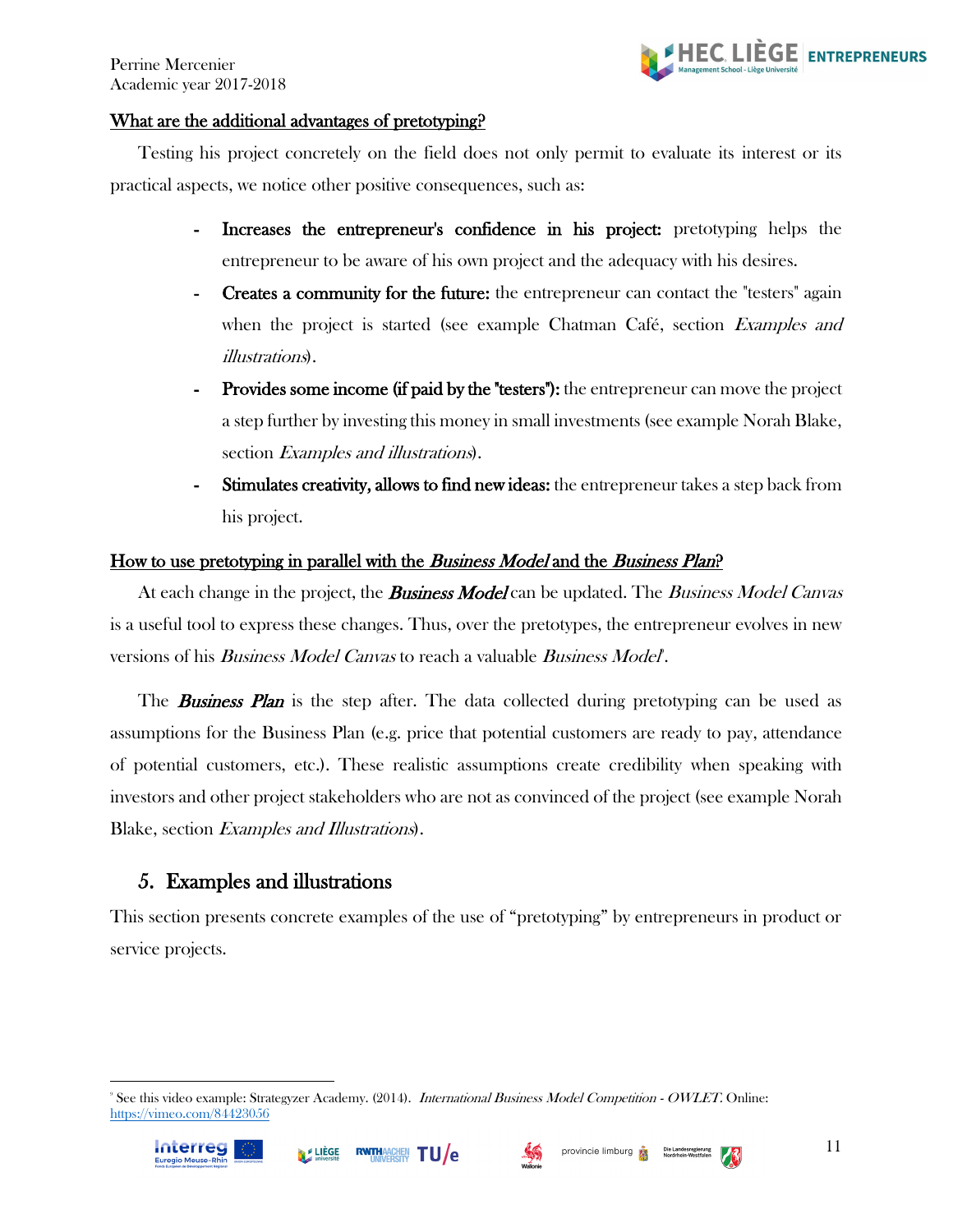

#### <span id="page-13-0"></span><u>Example 1 - Norah Blake<sup>10</sup></u>

Norah Blake is a project consisting in selling quality clothing through a shopping experience away from traditional in-store shopping. This buying experience is characterized by a different buying place. This is the project of Caroline and Florence.

Pretotyping time: 9 months after the start of the project, after questioning potential customers in the street and following a training at ID Campus (in collaboration with the Venture Lab) in pretotyping. Components tested over pretotyping: the point of sale, people's reaction to the concept, logistics. **Pretotyping approach:** Pretend-to-Own. The entrepreneurs tested their concept in different places: caravan, loft, tent. For this, they rented the places for a short time and arranged them with loaned or private decorations. For the clothes, they worked with a piece of each size, the customers tried the piece of clothes on the spot and could order then, which limited the costs. They did several tests over a period of 3 months. To evaluate their test, they distributed satisfaction surveys to the "testers" and brainstormed together. **Investment (time and money):** Very low. 2 weeks of preparation  $+$  the time on the test, costs of the pieces of clothing bought for fitting, some decoration material.

| <b>Results</b>                                       | Comments                                        |  |  |  |
|------------------------------------------------------|-------------------------------------------------|--|--|--|
| Information on the cost of delivery and order        | "We prepared the orders and the deliveries      |  |  |  |
| preparation time.                                    | ourselves, we could compare time and cost with  |  |  |  |
|                                                      | the service of the Post."                       |  |  |  |
| Choice of the ideal place for the development        | "We realized that the caravan was not ideal for |  |  |  |
| of the project and its layout.                       | the fitting room and the weather. In the loft,  |  |  |  |
|                                                      | guests felt better, felt at home and wanted to  |  |  |  |
|                                                      | stay, which is more in line with our concept."  |  |  |  |
| Awareness of the organization (e.g. order            | "We realized the energy to prepare an order, to |  |  |  |
| preparation time).                                   | adapt to the weather, etc."                     |  |  |  |
| Adaptation of the <i>Business Plan</i> based on real |                                                 |  |  |  |
| costs.                                               |                                                 |  |  |  |

#### ➔ Large number of visitors and buyers, visitors came back from test to test.







<sup>&</sup>lt;sup>10</sup> See Norah Blake online[: https://www.norahblake.com/](https://www.norahblake.com/) or on Facebook @NorahBlake.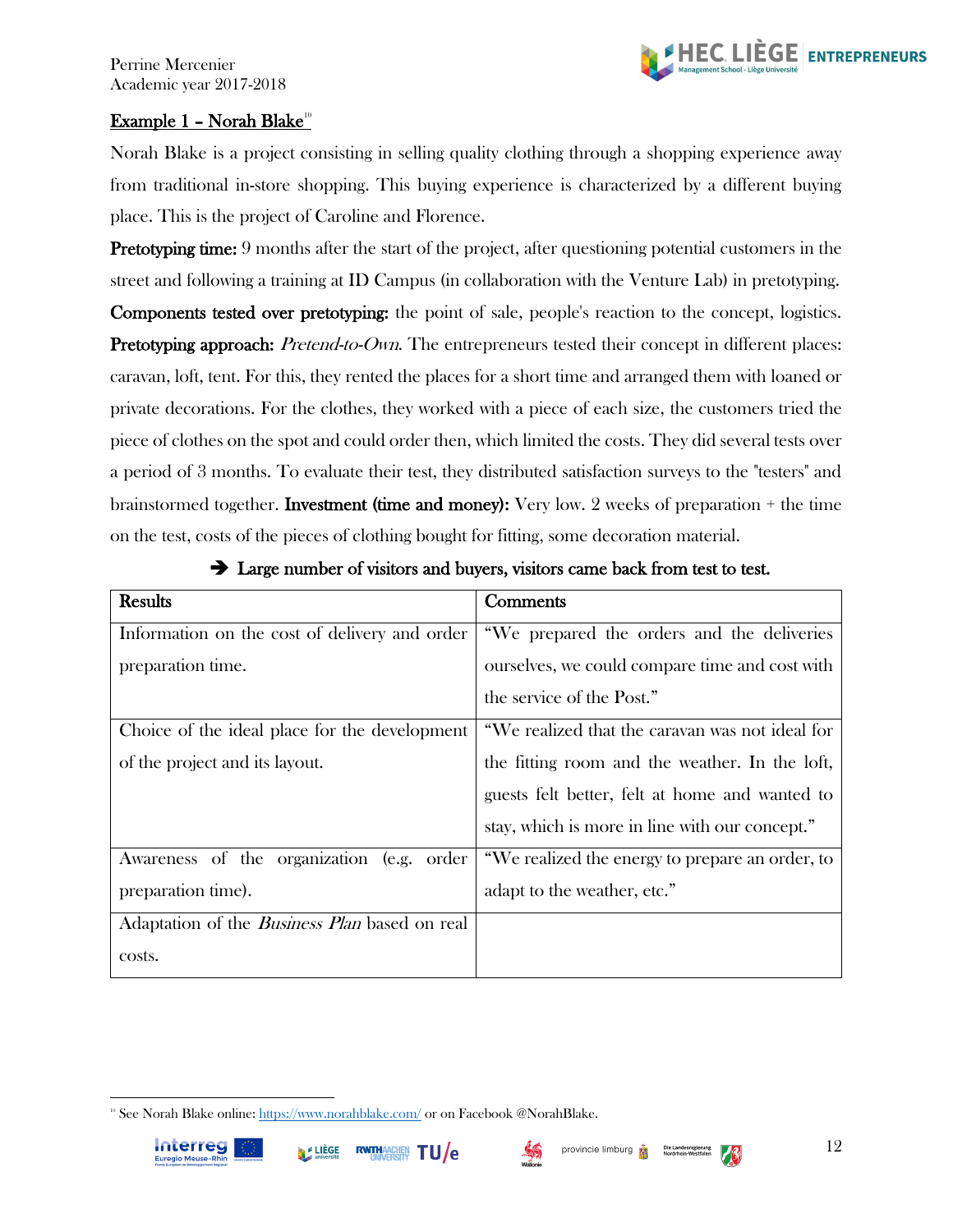

Next step: Caroline and Florence took some time to evaluate the impacts of the tests. They have now improved their basic idea by choosing their point of sale, their logistics, and are planning a launching event to bring their community back together around the project.

Testimony: "We had a pre-made image of our project. We imagined that our customers would love such products, that it was on certain points that we really had to work, and some others were not necessarily important ... Pretotyping allowed us to realize on the ground what mattered and especially the organization, at lower costs."

#### <span id="page-14-0"></span>Example  $2$  - Chatman café<sup>11</sup>

The Chatman café is a project of cat café where it would be also possible to adopt cats. This is the project of Boris and Benoit.

**Pretotyping time:** 5 months after the start of the project. After an online questionnaire with potential customers and a training at ID Campus (in collaboration with the Venture Lab) in pre-typing. Components tested over pretotyping: The atmosphere of the café and the questions of potential customers. Pretotyping approach: *Minimum Viable Product*. The entrepreneurs have arranged the space of ID Campus (which makes it available to students incubated for free) to create the atmosphere of the future cat café. They welcomed people interested in their project for 2 days (Saturday and Sunday). These people came for free and could enjoy pastries, teas, coffees while asking their questions about the concept. The cats were not present because it represented a risk for them (a cat must live at least 30 days in a place to feel good). To bring these people together they used their Facebook community and the community of the association with which they will collaborate for the cats. Investment (time and money): Very low. Sponsoring for the coffee machine, reduced prices for teas, place available for free, volunteers.

 $\rightarrow$  70 persons came over the 2 days.

| Results                       | Comments                                                                                        |
|-------------------------------|-------------------------------------------------------------------------------------------------|
|                               | Awareness of customers fears and verification of "We realized that customers were asking about" |
| suitability with the concept. | hygiene, about cat hair on clothes, the smell. It                                               |
|                               | was in line with what we had already planned."                                                  |

<sup>&</sup>lt;sup>11</sup> See Chatman Café online: [http://www.chatmancafe.com](http://www.chatmancafe.com/) or on Facebook @chatmancafé-liège.





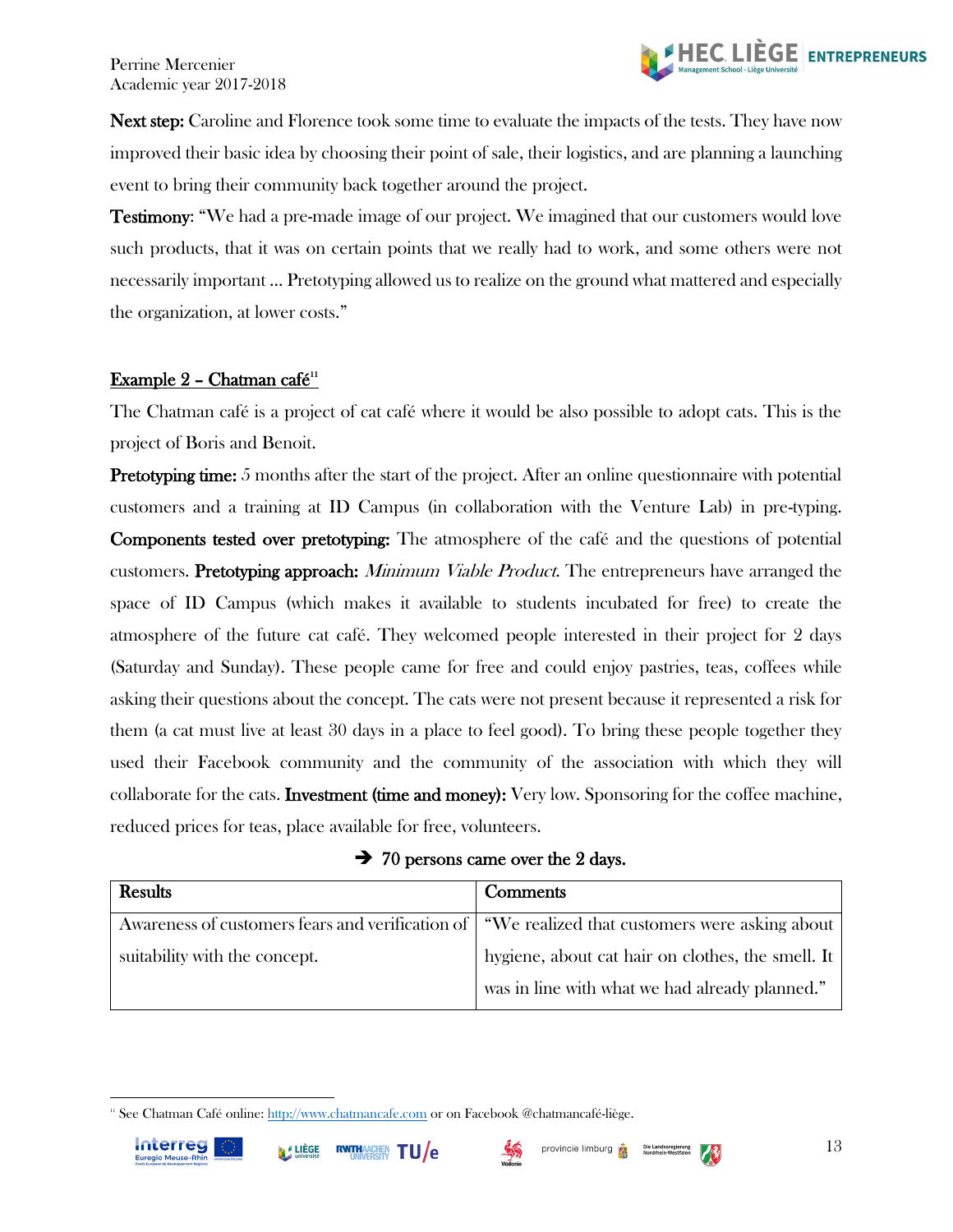| Reassure the community about the concept | "We were able to explain to future customers        |
|------------------------------------------|-----------------------------------------------------|
|                                          | concretely our solutions in relation to their fears |
|                                          | and reassure them."                                 |
| Understand extreme profiles              | "With our previous questionnaire, it was not        |
|                                          | possible to touch all the profiles. With this test, |
|                                          | we had very diversified profiles: mad with cats,    |
|                                          | 16 years old, old person  This allowed us to        |
|                                          | discover new important adaptations to bring to      |
|                                          | the project."                                       |

Next step: Benoit and Boris took some time to evaluate the impacts of the test and could quickly launch a crowdfunding campaign thanks to the community created. This will allow them to launch their café quickly.

Testimony: "Pretotyping makes it possible to talk to people about concrete things, so that in everyone's mind there is the same image. People can explain their opinions by showing what they are talking about, explaining."

#### <span id="page-15-0"></span><u>Example 3 - Foot  $24/7^2$ </u>

Foot 24/7 is a project consisting in an application for connecting people who want to play football. With users' data, the app would form teams and find fields for a certain time. This is Ryan's project. Pretotyping time: at the very beginning of the project, as soon as Ryan met the problem himself (difficulty finding people with whom to play football when you do not know many people).

Components tested over pretotyping: Existence of a community of football players who can become potential customers and frequency of use of the service by customers. Pretotyping approach: Mechanical Turk and Minimum Viable Product. Pretotype 1 The development of such an application represented a minimum of  $\epsilon$  60,000. To test the attraction before developing this project, the entrepreneur gave his contact information to diversified audiences (via flyers, communication by the University of Liège, Facebook advertising), inviting them to contact him if they wanted to play football. He encoded their data into an excel file and he then created teams using players' data. Finally, he contacted the players by telephone to notice them of the place, the time of the game, etc. **Pretotype 2** The entrepreneur has evolved his pretotype by creating a website allowing people to

<sup>&</sup>lt;sup>12</sup> See Foot 24/7 online[: http://www.foot24-7.com/](http://www.foot24-7.com/) or on Facebook @foot24-7.



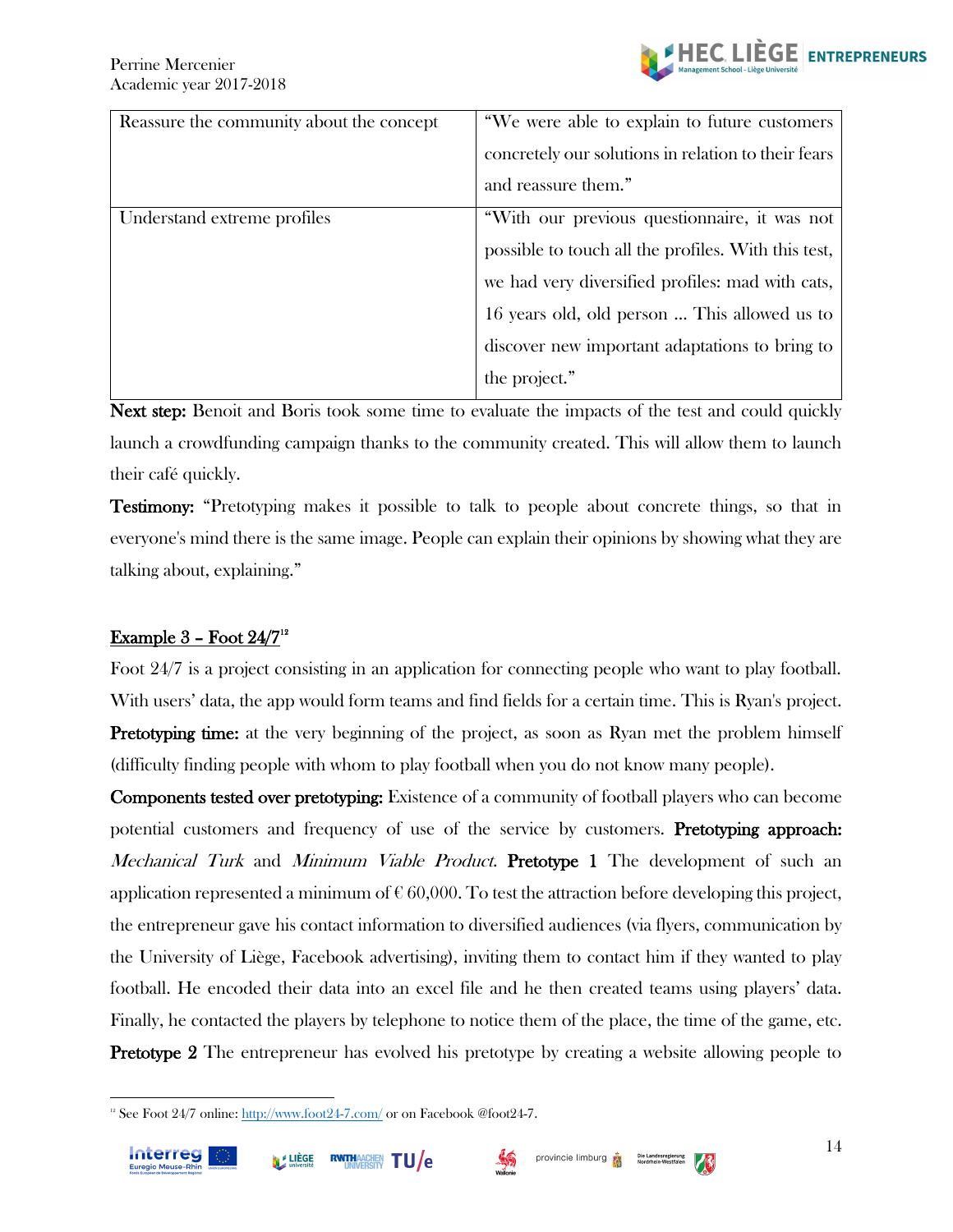

register directly. The site then sorts the data to create the teams more quickly. Players are always contacted by phone. **Investment (time and money):** Pretotype 1: Facebook ad and video =  $\epsilon$  500, Pretotype 2: website development =  $\epsilon$  12,000 but could have found cheaper.

| <b>Results</b>                                 | Comments                                             |
|------------------------------------------------|------------------------------------------------------|
| Players attendance information.                |                                                      |
| Information about the elements to integrate in | "I noticed that people do not like calling or        |
| the application                                | sending an email."                                   |
|                                                | "Players would like to be able to change their       |
|                                                | availability. For the moment with the site it is not |
|                                                | possible."                                           |
| Awareness of the risks.                        | "I noticed that I have to communicate regularly      |
|                                                | to keep the users loyal."                            |

|  |  | $\rightarrow$ 50 games organized in the first months. |  |  |  |  |
|--|--|-------------------------------------------------------|--|--|--|--|
|--|--|-------------------------------------------------------|--|--|--|--|

Next step: Thanks to pretotyping, Ryan was able to negotiate monetary contributions with football halls. He is developing the application based on the observed results.

Testimony: "Pretotyping has its limits, people expect more. It is necessary to be able to evolve towards the real version fast enough otherwise they will not use the application."

#### Other examples:

**IBM Speech-to-Text<sup>13</sup>** : IBM wanted to develop a mechanism for transcription, that is to say a software to transcribe on screen the text said in a microphone. However, this represented a significant investment and a lot of research time. To evaluate the real potential, they made a *Mechanical Turk* by making "testers" believe that the software worked already by replacing it with people hidden in a room next door transcribing their words. They discovered that users were less convinced than before because of sore throat, a noisy environment and lack of confidentiality. This experience has saved IBM a lot of money and time!

Folding Lamp by Test-it<sup>14</sup>: The Folding Lamp is an innovative design lamp. The entrepreneur had to invest  $\epsilon$  30,000 to develop a first production and he could only choose one model and one color. To validate that a market existed for this product and to determine its production, Test-it realized

<sup>&</sup>lt;sup>14</sup> To know more about the experiment of Test-it with the Folding Lamp: case study online<https://test-it.io/use-cases/>





15

<sup>&</sup>lt;sup>13</sup> To know more about IBM speech-to-text experiment: see Savoia, A. (2015). Quick review of pretotyping techniques, p.6. Online: [http://www.pretotypelabs.com/uploads/1/4/0/9/14099067/summary\\_of\\_pretotyping\\_techniques.pdf](http://www.pretotypelabs.com/uploads/1/4/0/9/14099067/summary_of_pretotyping_techniques.pdf)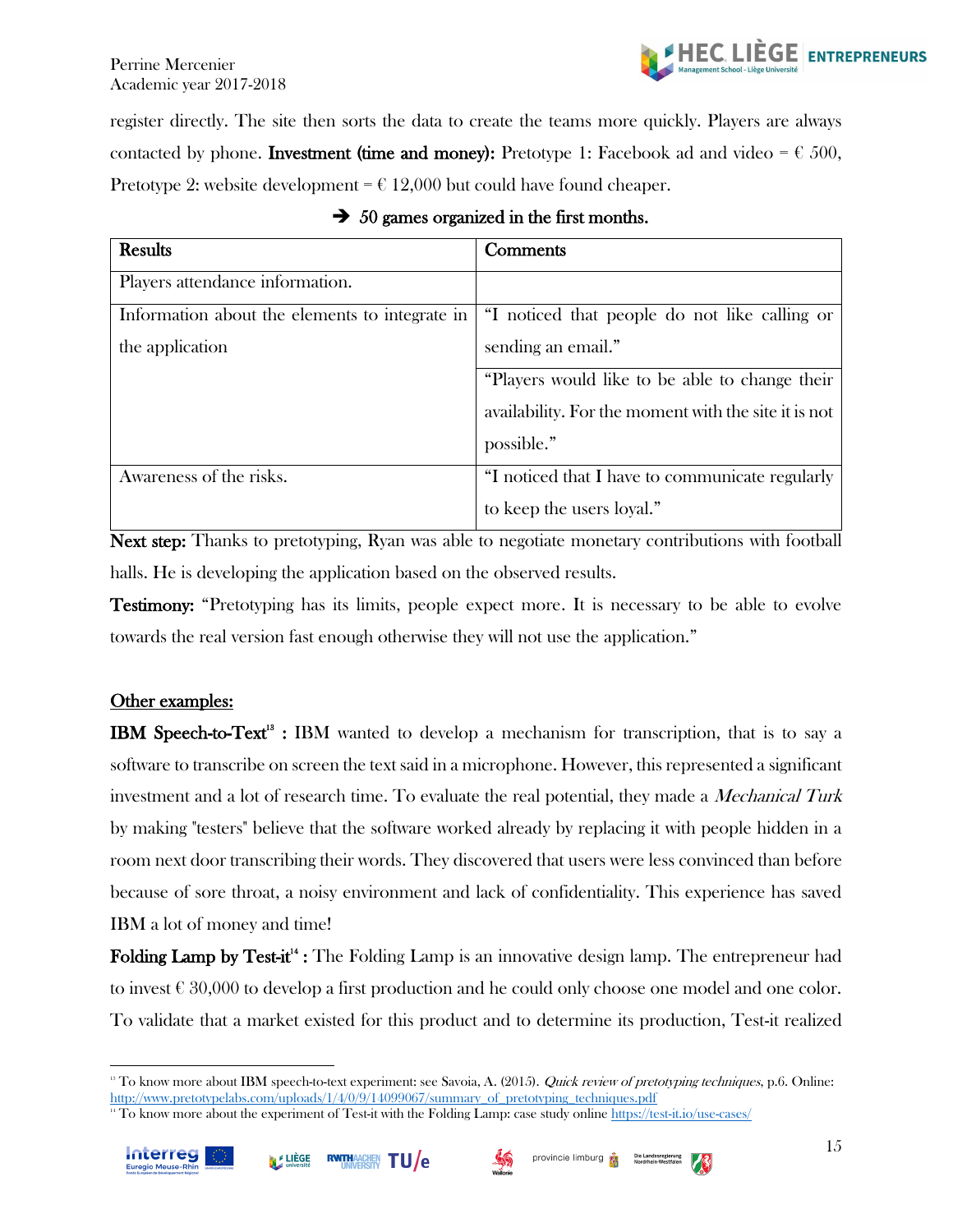

for the contractor a pretotyping in the form of *Fake Door*. A landing page was created with pictures of lamps of different colors, then an advertisement was posted on Facebook. Interested persons clicked, came to the page and could buy the lamp, a message was then sent to them that it was out of stock and they would be notified during a new production. This allowed to evaluate the interest, the favorite color and the price that people were ready to put. The entrepreneur quickly made decisions for production.

Tesla<sup>15</sup>: For the production of its Model 3, Tesla decided to give the possibility to pre-order (without having started any production), a kind of *Pretend-to-Own* pretotype. Those interested paid a small fee to book one of the new cars. Some people retracted afterwards. This allowed Tesla to evaluate the real appeal, to program the production and to have cash to realize it.

# <span id="page-17-0"></span>6. To know more

#### Bibliography/ Webography

- Osterwalder, A., Pigneur, Y., Bernarda, G., & Smith, A. (2015). La méthode Value Proposition Design : Comment créer les produits et les services que veulent vos clients. Pearson.
- Ries, E. (2012). Lean startup : Adopter l'innovation continue. Pearson.
- Savoia, A. (2011). *Pretotype-it* (second pretotype edition). Online: http://www.pretotyping.org/uploads/1/4/0/9/14099067/pretotype it 2nd pretotype edition-[2.pdf](http://www.pretotyping.org/uploads/1/4/0/9/14099067/pretotype_it_2nd_pretotype_edition-2.pdf)
- Savoia, A. (2012). The Pretotyping Manifesto Stanford Graduate School of Business. Online video: <https://www.youtube.com/watch?v=t4AqxNekecY>

#### Good references that help develop pretotypes

- Creation of fake apps: Possibility to create a "fake" application or website without codes. It gives an overview of what it will look like to generate feedback. Cost: Free then monthly payment depending on usage and duration.
	- <https://marvelapp.com/>
	- [https://bubble.is](https://bubble.is/)
	- [https://www.invisionapp.com](https://www.invisionapp.com/)





<sup>&</sup>lt;sup>15</sup> To know more about the pre-orders for the Tesla model 3: online [https://www.numerama.com/tech/280384-tesla-model-3-455-](https://www.numerama.com/tech/280384-tesla-model-3-455-000-precommandes-en-un-an-encore-1-800-par-jour-en-moyenne.html) [000-precommandes-en-un-an-encore-1-800-par-jour-en-moyenne.html](https://www.numerama.com/tech/280384-tesla-model-3-455-000-precommandes-en-un-an-encore-1-800-par-jour-en-moyenne.html)